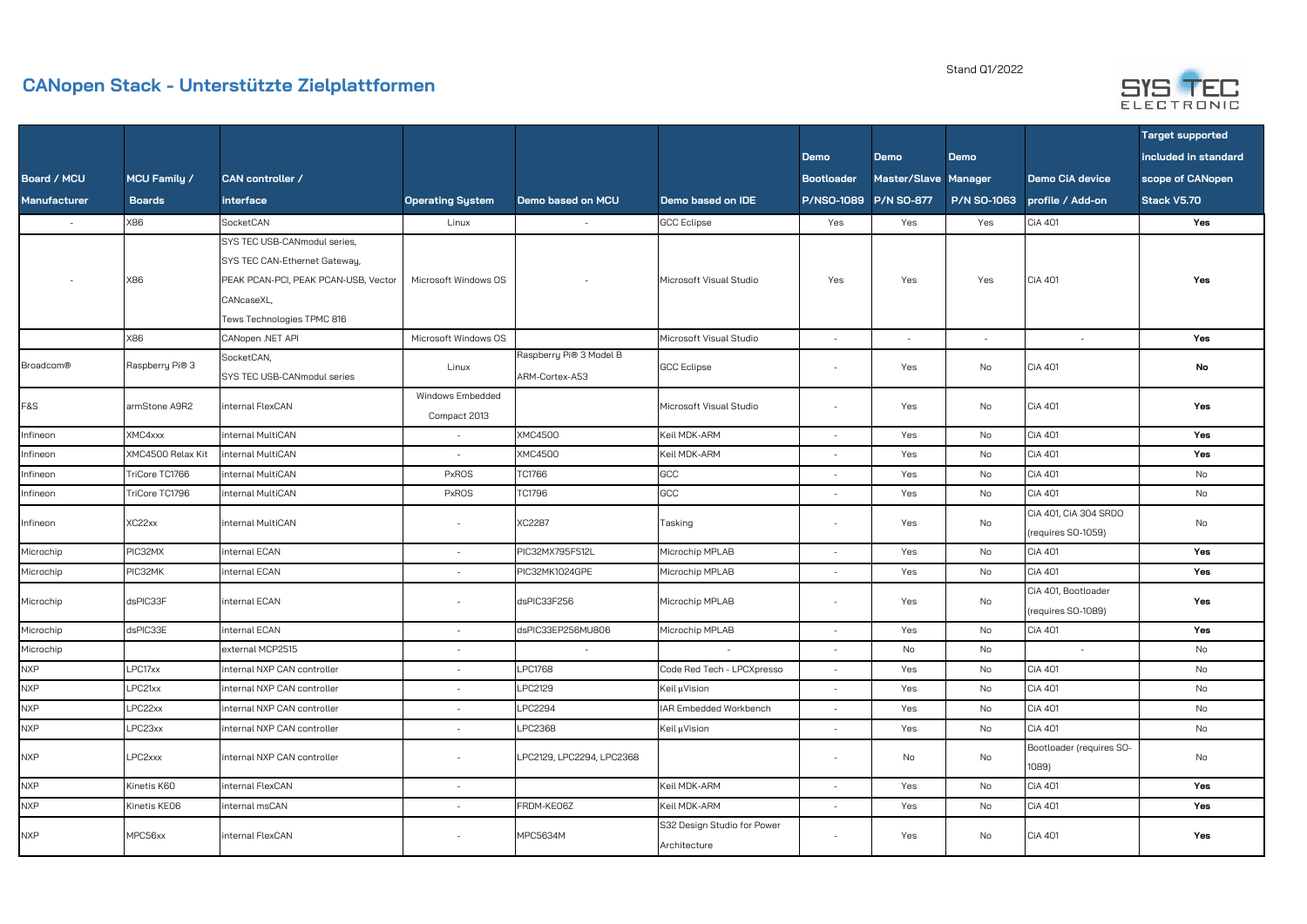## **CANopen Stack - Unterstützte Zielplattformen**

## Stand Q1/2022



|                          |                     |                                 |                              |                      |                           |                   |                      |                    |                                                                            | <b>Target supported</b> |
|--------------------------|---------------------|---------------------------------|------------------------------|----------------------|---------------------------|-------------------|----------------------|--------------------|----------------------------------------------------------------------------|-------------------------|
|                          |                     |                                 |                              |                      |                           | <b>Demo</b>       | <b>Demo</b>          | <b>Demo</b>        |                                                                            | included in standard    |
| <b>Board / MCU</b>       | <b>MCU Family /</b> | CAN controller /                |                              |                      |                           | <b>Bootloader</b> | Master/Slave Manager |                    | <b>Demo CiA device</b>                                                     | scope of CANopen        |
| <b>Manufacturer</b>      | <b>Boards</b>       | interface                       | <b>Operating System</b>      | Demo based on MCU    | Demo based on IDE         |                   |                      | <b>P/N SO-1063</b> | profile / Add-on                                                           | Stack V5.70             |
| <b>NXP</b>               | S32K1xx             | internal FlexCAN (CAN FD ready) |                              | S32K142              | S32 Design Studio for ARM | Yes               | Yes                  | No                 | CiA 401                                                                    | Yes                     |
| <b>NXP</b>               | S32K1xx             | internal FlexCAN (CAN FD ready) | $\sim$                       | S32K146              | S32 Design Studio for ARM | Yes               | Yes                  | No                 | <b>CiA 401</b>                                                             | Yes                     |
| Phytec                   | phyCORE-AM335x      | SocketCAN                       | Linux                        | AM3359               | GCC                       | $\sim$            | Yes                  | No                 | CiA 401                                                                    | Yes                     |
| Renesas                  | Synergy S7          | internal                        | <b>Express Logic ThreadX</b> | Synergy S7G2         | e2 studio                 |                   | Yes                  | No                 | CiA 401                                                                    | Yes                     |
| Renesas                  | Synergy S5          | internal                        | <b>Express Logic ThreadX</b> | Synergy S5D9         | e2 studio                 |                   | Yes                  | No                 | CiA 401                                                                    | Yes                     |
| Renesas                  | Synergy S3          | internal                        | <b>Express Logic ThreadX</b> | Synergy S3A7         | e2 studio                 | $\sim$            | Yes                  | No                 | CiA 401                                                                    | Yes                     |
| Renesas                  | Synergy S7          | internal                        | $\sim$                       | Synergy S7G2         | e2 studio                 | $\sim$            | Yes                  | No                 | CiA 401                                                                    | Yes                     |
| Renesas                  | Synergy S5          | internal                        | $\sim$                       | Synergy S5D9         | e2 studio                 | $\sim$            | Yes                  | No                 | <b>CiA 401</b>                                                             | Yes                     |
| Renesas                  | Synergy S3          | internal                        | $\sim$                       | Synergy S3A7         | e2 studio                 | $\sim$            | Yes                  | No                 | CiA 401                                                                    | Yes                     |
| Silicon Laboratories     | C8051               | internal BoschCAN               | $\sim$                       | C8051F043            |                           | $\sim$            | No                   | No                 |                                                                            | No                      |
| STMicroelectronics       | STM32F              | internal bxCAN                  |                              | STM32F407            | Keil MDK-ARM              | Yes               | Yes                  | Yes                | CiA 401, CiA 304 SRDO<br>(requires SO-1059)                                | Yes                     |
| STMicroelectronics       | STM32F              | internal bxCAN                  | Segger embOS                 | STM32F107            | IAR Embedded Workbench    | $\sim$            | Yes                  | No                 | CiA 401                                                                    | Yes                     |
| STMicroelectronics       | STM32F              | internal bxCAN                  |                              | STM32F107            | Keil MDK-ARM              | $\sim$            | Yes                  | No                 | CiA 401                                                                    | Yes                     |
| STMicroelectronics       | STM32F              | internal bxCAN                  |                              | STM32F107, STM32F072 | IAR Embedded Workbench    | $\sim$            | No                   | No                 | Bootloader (requires SO-<br>1089)                                          | No                      |
| STMicroelectronics       | STM32F              | internal bxCAN                  | $\overline{\phantom{a}}$     | STM32F205            | Keil MDK-ARM              | Yes               | Yes                  | No                 | <b>CiA 401</b>                                                             | Yes                     |
| STMicroelectronics       | STM32F              | internal bxCAN                  | $\sim$                       | STM32F373            | Keil MDK-ARM              | Yes               | Yes                  | No                 | <b>CiA 401</b>                                                             | Yes                     |
| STMicroelectronics       | STM32F              | internal bxCAN                  |                              | STM32F767            | Keil MDK-ARM              | Yes               | Yes                  | No                 | CiA 401, CiA 304 SRDO<br>(requires SO-1059), CiA<br>402 (requires SO-1081) | Yes                     |
| STMicroelectronics       | STM32F              | internal bxCAN                  | Keil RTX 5V2                 | STM32F373            | Keil MDK-ARM              | $\sim$            | Yes                  | No                 | <b>CiA 401</b>                                                             | Yes                     |
| STMicroelectronics       | STM32F              | internal bxCAN                  | Keil RTX 5V2                 | STM32F407            | Keil MDK-ARM              | $\sim$            | Yes                  | No                 | CiA 401                                                                    | Yes                     |
| STMicroelectronics       | STM32F              | internal bxCAN                  | FreeRTOS®                    | STM32F373            | Keil MDK-ARM              | $\sim$            | Yes                  | No                 | <b>CiA 401</b>                                                             | Yes                     |
| STMicroelectronics       | STM32F              | internal bxCAN                  | FreeRTOS®                    | STM32F407            | Keil MDK-ARM              | $\sim$            | Yes                  | No                 | CiA 401                                                                    | Yes                     |
| STMicroelectronics       | STM32H              | internal FD CAN (CAN FD ready)  | $\sim$                       | STM32H743            | Keil MDK-ARM              | $\sim$            | Yes                  | No                 | CiA 401                                                                    | Yes                     |
| STMicroelectronics       | STM32H              | internal FD CAN (CAN FD ready)  | $\sim$                       | STM32H743            | CubelDE                   | $\sim$            | Yes                  | No                 | CiA 401                                                                    | Yes                     |
| STMicroelectronics       | STM32H              | internal FD CAN (CAN FD ready)  | FreeRTOS®                    | STM32H743            | Keil MDK-ARM              | $\sim$            | Yes                  | No                 | <b>CiA 401</b>                                                             | Yes                     |
| STMicroelectronics       | STM32H              | internal FD CAN (CAN FD ready)  | FreeRTOS®                    | STM32H743            | CubelDE                   | $\sim$            | Yes                  | No                 | <b>CiA 401</b>                                                             | Yes                     |
| STMicroelectronics       | STM32H              | internal FD CAN (CAN FD ready)  | Keil RTX 5V2                 | STM32H743            | Keil MDK-ARM              | $\sim$            | Yes                  | No                 | <b>CiA 401</b>                                                             | Yes                     |
| Texas Instruments        | AM335X              | SocketCAN                       | Linux                        | AM3359               | <b>GCC Eclipse</b>        | $\sim$            | Yes                  | No                 | <b>CiA 401</b>                                                             | Yes                     |
| <b>Texas Instruments</b> | <b>TMS570</b>       | internal DCAN                   | $\sim$                       | TMS570LS20216        | Code Composer Studio      | $\sim$            | No                   | No                 | CiA 304 SRDO (requires<br>SO-1059)                                         | Yes                     |